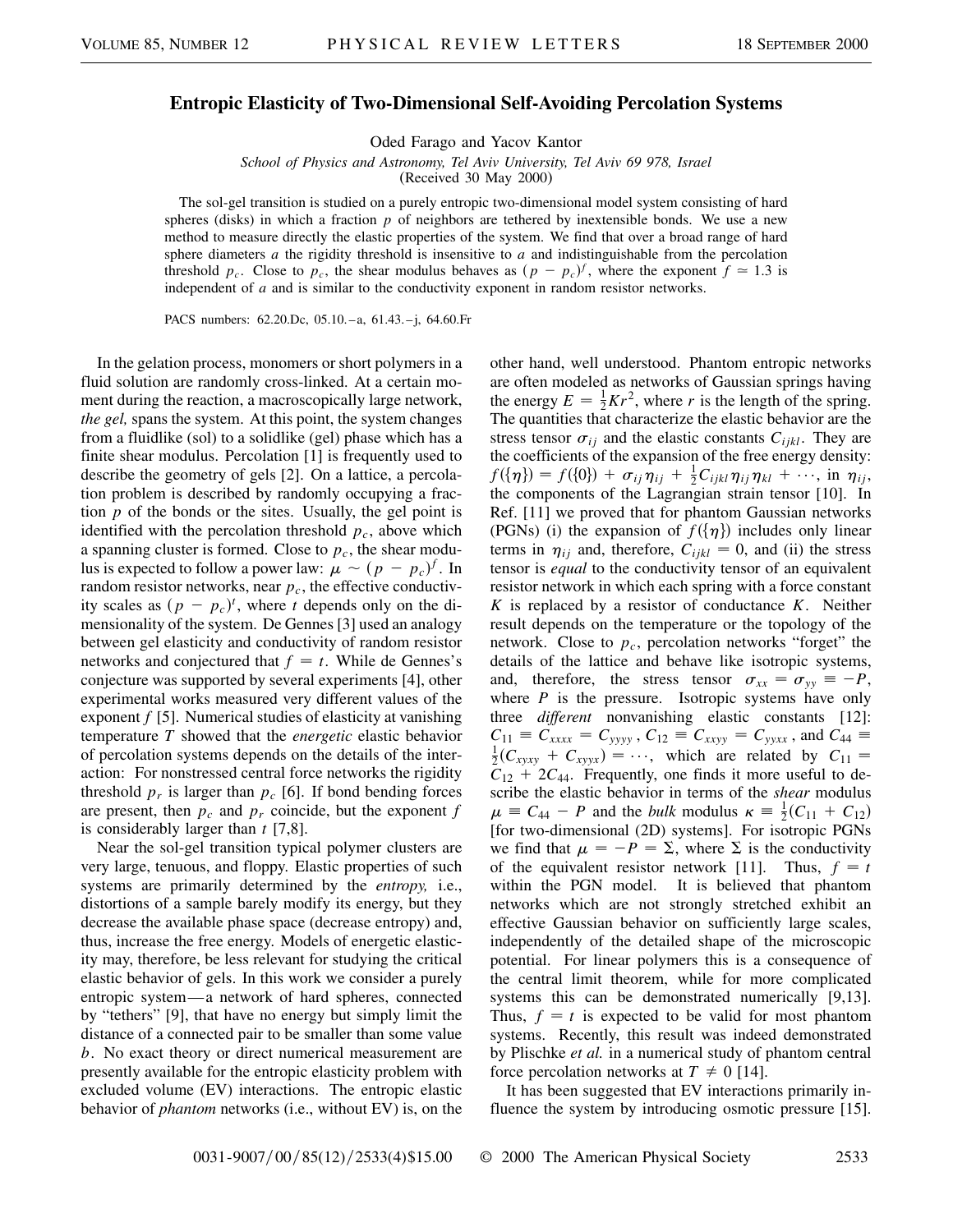Thus, the true problem may be approximated by a mixture of PGN and "pressure producing fluid." This reduces the self-avoiding system to an *energetic* "scalar" elasticity model [15,16], which is equivalent to the PGN, and leads to the conclusion that  $f = t$ . On the other hand, a heuristic approach to the problem [17] leads to the conclusion that *f* is significantly larger than *t*. A semimicroscopic theory of the somewhat related problem of vulcanization transition [18] yields the exponent  $f = 3$ , predicted by the classical theory [19]. (This is also the value of the conductivity exponent in the upper critical dimension of the percolation model.) One of the explanations for the large range of experimental and theoretical values of *f* is the difficulty to separate the energetic and entropic contributions to the shear modulus. In Ref. [14], for instance, the authors used central force systems, for which at  $T = 0$  energetic rigidity appears at  $p > p_r > p_c$ , and argued that even at  $T \neq 0$  the energetic contribution to  $\mu$ , just above *pc*, should be minor. A way to bypass the problem of mixing of entropic elasticity with the energetic contribution is to measure the elastic moduli of *purely entropic* systems. The system whose elastic properties are studied in this paper, a network of hard spheres connected by tethers [9], is a simple example of such a system. Recently, we have devised a method very well suited for numerical calculation of the stress tensor and the elastic constants of such "hard-spheres-and-tethers" systems [20]. Within the method,  $\sigma_{ij}$  and  $C_{ijkl}$  are measured *directly* from the probability densities of contacts between spheres and the probability densities of having stretched tethers.

The topology of the network was defined by considering the bond percolation problem of a triangular lattice ( $p_c$  =  $\frac{\pi}{9} \approx 0.349$ , with a fraction p of bonds present. Each site of the lattice was replaced by a sphere of diameter *a*, while each present bond was replaced by a tether of maximal extension *b*, where the lattice spacing  $b_0 \equiv 1$ . Once the (quenched) topology was defined, the system was allowed to move in a *continuous* 2D space. Figure 1 depicts a part of a typical equilibrium configuration. In our Monte Carlo (MC) simulations we used a  $52 \times 60$  site lattice (that has an aspect ratio very close to 1). Periodic boundary conditions were applied in order to fix the area of the systems. We generated the MC configurations using a new updating scheme [21], in which the conventional Metropolis single atom steps are replaced by collective steps of chains of atoms. At each MC time unit we made a number of move attempts (with acceptance probability  $\sim$ 0.5) equal to the number of atoms. We measured  $\sigma_{ij}$ and *Cijkl* over a broad range of concentrations *p* above  $p_c$ . As  $p$  approached  $p_c$ , we needed to simulate more quenches because of the increasingly broader distribution of the values of  $\mu$  between the different samples. For the system closest to  $p_c$  we used 40 quenches, while for the systems distant from  $p_c$ , four quenches sufficed. Close to  $p_c$ , the relaxation time  $\tau$  becomes very large. To estimate  $\tau$ , we used the expression  $\tau = 2kTL^2\rho/(\pi^2\mu s^2)$ , where



FIG. 1. Equilibrium configuration of the system with  $a = 0.7$ ,  $b = 1.05$ , and  $p = 0.405$ . Only part of the system is shown.

*L* is the linear size of the system, *s* is the (average) distance L is the linear size of the system, s is the (average) distance<br>an atom moves in one MC time unit,  $\rho = 2/(\sqrt{3} b_0^2)$  is the number density of atoms, and *k* is the Boltzmann constant [22]. The value of  $\mu$  in the expression for  $\tau$  was taken, *a posteriori,* from the simulations. For each individual quench, the total duration of the MC run was *at least* 30 times larger than  $\tau$ . The increase of the fluctuations in the value of  $\mu$  and the larger relaxation times close to  $p_c$  effect the error estimates. The error bars appearing in the graphs correspond to 1 standard deviation of the average.

Figure 2 depicts the pressure and the bulk and shear modulus for a range of values of  $p$  for  $a = 0.7$  and  $b = 1.05$ . The pressure and the bulk modulus do not vanish at *pc*. The pressure decreases monotonically with *p* due to the increasingly larger negative contribution of the tethers to *P*. At  $p \approx 0.46$ , the contribution of the tethers



FIG. 2. Pressure *P* (circles), shear modulus  $\mu$  (squares), and bulk modulus  $\kappa$  (triangles) as a function of the bonds concentration *p*, for percolation networks with  $a = 0.7$  and  $b = 1.05$ . Results are in  $kT/b_0$  units. The vertical dotted line marks  $p_c$ .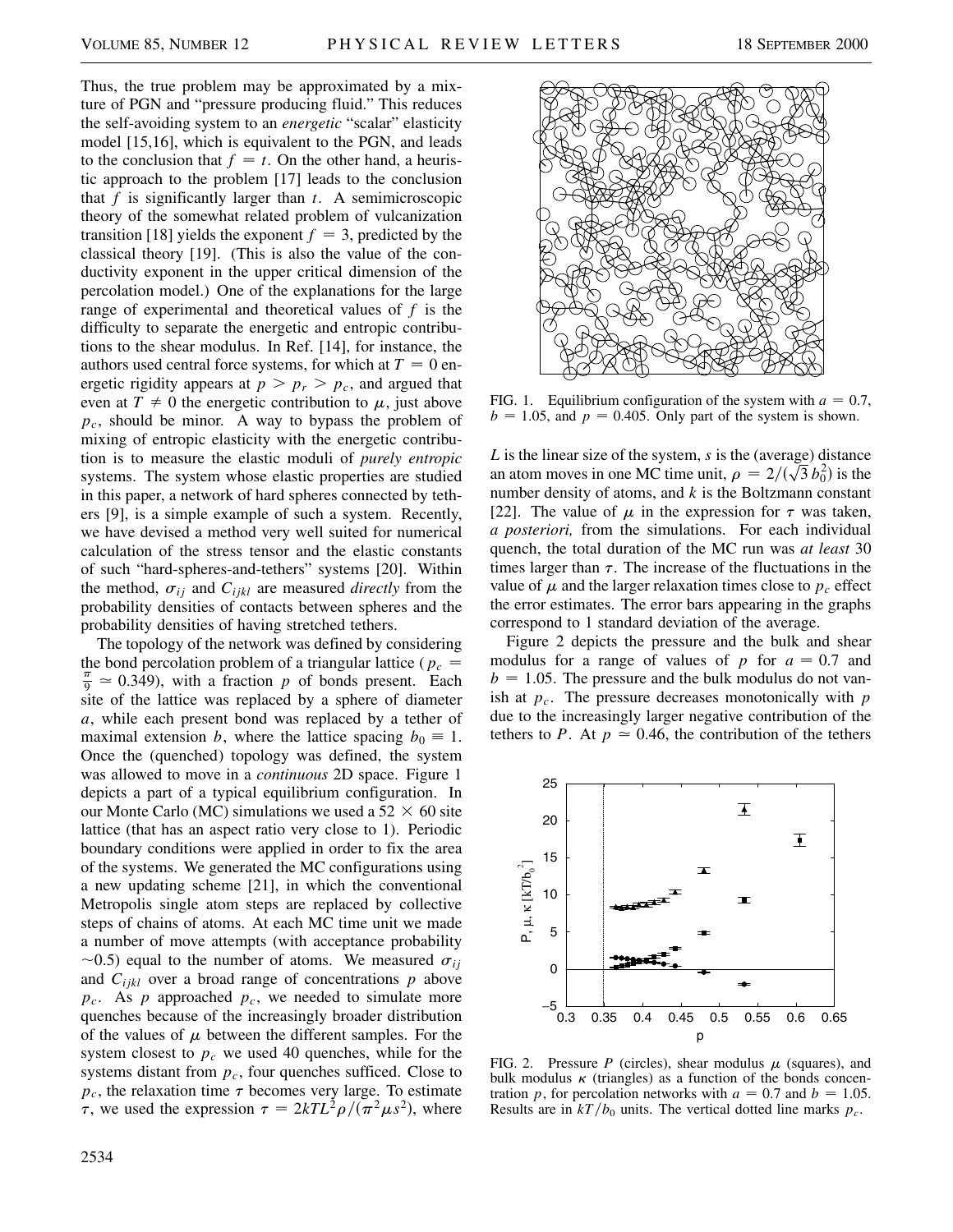to the pressure overcomes the positive contribution of the hard spheres, and *P* becomes negative. The point of vanishing *P* depends on *a* and *b*. The bulk modulus does not change significantly near  $p_c$ , while at larger values of  $p$  it increases rapidly. The shear modulus becomes extremely small at  $p_c$ , signaling the sol-gel transition. (The elastic constants  $C_{ijkl}$  do not vanish near  $p_c$ .) In the presence of EV interactions it is not self-evident that the transition from liquid (sol) to solid (gel) behavior appears at  $p_c$ . In the absence of tethers ( $p = 0$ ), the behavior of the system depends on the diameter of the disks *a*, or rather the reduced density  $d = \rho a^2$ , as indicated near the vertical axis of Fig. 3. The maximal possible packing is  $d = 2/\sqrt{3} \approx$ 1.15. At slightly smaller densities the system is a 2D solid with quasi-long-range order. At  $d \approx 0.91$  the solid melts into a phase whose nature is controversial. Some numerical works [23] suggest that it is an hexatic phase with quasi-long-range orientational order, as predicted by the Kosterlitz-Thouless-Halperin-Nelson-Young theory [24]. Other works [25] favor a fluid-solid coexisting phase (i.e., the usual first order transition), as proposed, for instance, by Chui [26]. At  $d \approx 0.89$ , the system becomes a homogeneous liquid. For the purpose of our work, it is important to realize that close to  $d \approx 0.89$ , corresponding to  $a \approx 0.88$ , finite size effects make it difficult to distinguish between the phases, and, therefore, the largest *a* used in our simulations is  $a = 0.85$ , as indicated by the full circle in Fig. 3. (The open circle in Fig. 3 indicates the smaller density  $d \approx 0.57$ , corresponding to  $a = 0.7$ , used in our simulations.) In the absence of EV interactions, the onset of rigidity is obviously at  $p_c$ . One might expect



FIG. 3. The phase diagram of the system. The horizontal and vertical axes represent the concentration of the tethers and the reduced density of the spheres, respectively.

that the line separating the sol and the gel phases should move towards lower *p* with increasing *a*. However, within the accuracy of our simulations we were unable to distinguish between the rigidity threshold  $p_r$  and  $p_c$ . Thus, the sol and the gel are separated by essentially a vertical line depicted in Fig. 3 at *pc*.

In Fig. 4 we depict our results for  $\mu$  as a function of  $(p - p_c)$  for the two values of *a*. As expected, larger EV interactions correspond to larger values of shear modulus. However, both graphs exhibit similar power laws with  $f =$  $1.3 \pm 0.1$  for  $a = 0.7$  and  $f = 1.3 \pm 0.2$  for  $a = 0.85$ . This value of f is close to the value of the conductivity exponent  $t = 1.310 \pm 0.001$  in 2D [27], which is expected for phantom networks  $(a = 0)$  whose elastic behavior is Gaussian. We therefore conclude that *f* is independent of *a* over the entire range  $a \leq 0.85$ . Note that our result is inconsistent with an *indirect* estimate  $f = 2.7 \pm 0.1$ , which was obtained by Del Gado *et al.* [28]. Their simulations were performed on a discrete lattice, where the phase diagram differs from the one in Fig. 3, and used slightly correlated bond topologies.

In this work we analyzed the elastic behavior of purely entropic systems. The fact that the numerical value of the exponent *f* found in our simulations is (within error bars) equal to the exponent *t* of the conductivity lends credibility to qualitative theories which treat the system as if it is a PGN with added pressure. However, we must note that formal exact identity between the elasticity and conductivity problems cannot exist in the same simple sense as it exists between the true PGN problem and conductivity. While in 2D we can only suspect that  $p_r$  may be lower than  $p_c$  in dense systems, in three dimensions topological entanglements reduce *pr* below *pc* [29]. (Unfortunately, the decrease in  $p_r$  due to topological entanglements is very small and cannot be investigated in the context of elasticity.) This and additional possible EV effects bring



FIG. 4. Logarithmic plot of the shear modulus  $\mu$  as a function of  $(p - p_c)$ , for systems with  $a = 0.7$  (circles) and  $a = 0.85$ (squares). For both systems  $b = 1.05$ .